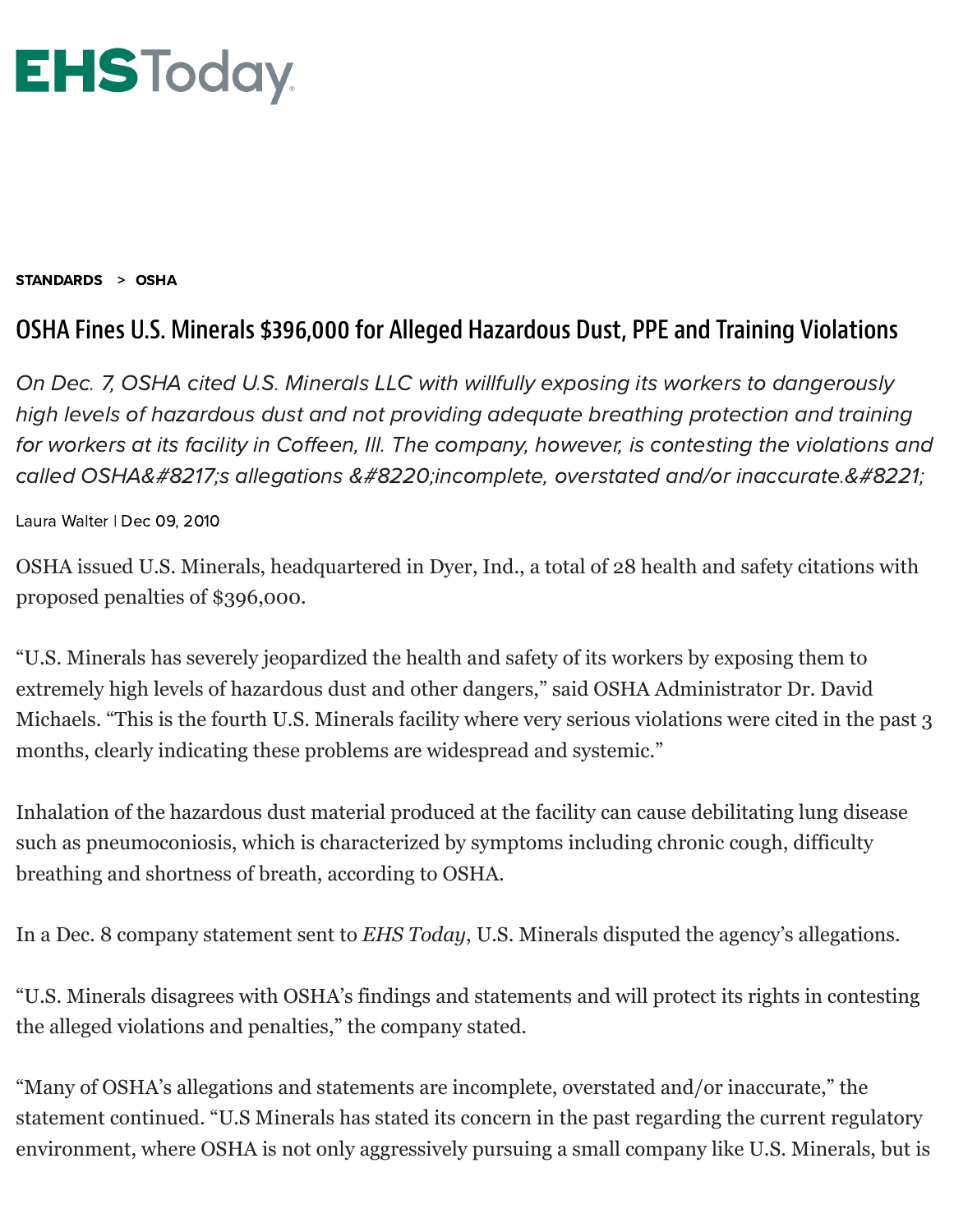then going out of its way to further damage the company and its reputation with inaccurate and misleading press releases."

## **Citations and Proposed Penalties**

OSHA issued the U.S. Minerals Coffeen facility six willful citations with proposed fines of \$336,000 for exposing workers to levels of hazardous dust at concentrations higher than the permissible exposure limit; failure to implement a written respiratory protection program or to mandate employees wear respirators; failure to implement engineering controls to reduce harmful dust exposures; and failure to develop and utilize energy control procedures.

The company has received seven repeat citations with fines of \$34,200 for violating permit-required confined space entry rules, failure to provide fall protection, failure to provide required training on energy procedures and failure to provide guards on mechanical powered equipment.

OSHA also issued 10 serious citations with proposed penalties of \$24,000. Violations include failure to assess the need for adequate personal protective equipment; inadequate eye protection; failure to develop procedures and practices for permit-required confined space entry; lack of a written hazard communication program; inadequate information and training on dust containing silica; and failure to cover floor holes and enclose electrical boxes. Finally, the company received five other-than-serious citations with \$1,800 in penalties for lack of proper injury and illness recordkeeping.

[According to OSHA, this investigation falls under the requirements of the agency's Severe Violators](http://www.osha.gov/dep/svep-directive.pdf) Enforcement Program , which focuses on recalcitrant employers who endanger workers by committing certain willful, repeat or failure-to-abate violations.

U.S. Minerals manufactures abrasive blasting and roofing materials from slag produced at coal-fired power plants. In September, OSHA issued a \$466,400 penalty to the company's facility in Baldwin, Ill., citing 35 health and safety violations. As a result of the conditions found at that worksite, OSHA initiated inspections of the company's other facilities, including the Coffeen location. The company's Harvey, La., operation was cited last month with 30 violations and proposed penalties of \$110,400. The Galveston, Texas, facility recently was fined \$273,000 and cited with 38 violations for exposing workers to fall and machine guarding hazards.

As indicated in the company statement, U.S. Minerals plans to contest OSHA's violations.

"U.S. Minerals provides employees with all necessary personal protective equipment including respiratory protection. These respirators provide a level of protection that ensures respiratory safety at